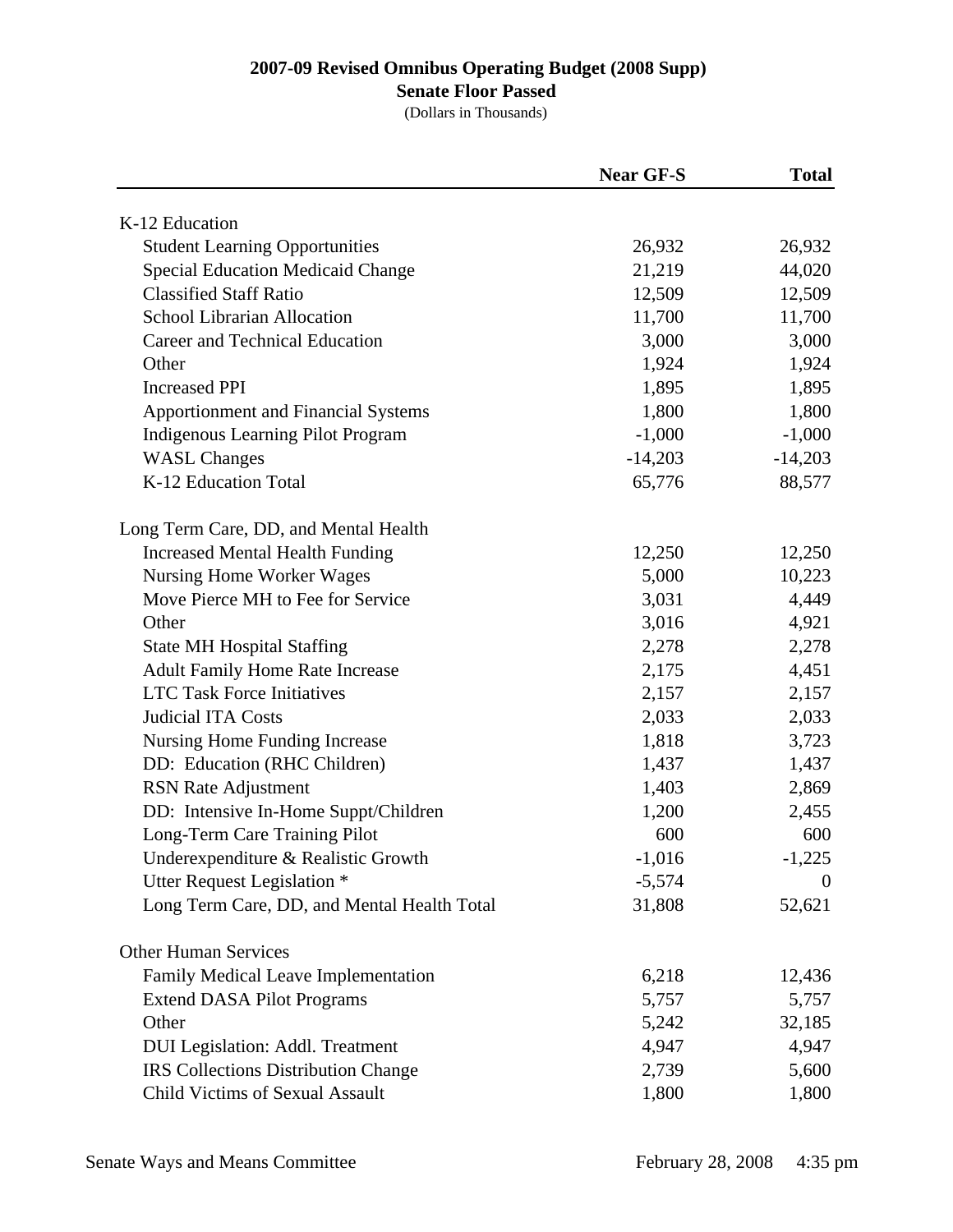## **Senate Floor Passed**

|                                            | <b>Near GF-S</b> | <b>Total</b>     |
|--------------------------------------------|------------------|------------------|
| <b>Supervised Visitation</b>               | 1,656            | 2,300            |
| Local Farms and Healthy Kids               | 1,490            | 1,490            |
| Food Stamp Gross Income Limits             | 1,100            | 1,950            |
| <b>Home Support Specialists</b>            | 1,100            | 1,447            |
| Payment System for Providers               | 1,000            | 1,581            |
| <b>Reactive Attachment Disorder Pilot</b>  | 1,000            | 1,000            |
| 211 Enhancement                            | 750              | 750              |
| One-time FTE Savings                       | $-1,900$         | $-2,714$         |
| <b>Other Human Services Total</b>          | 32,899           | 70,529           |
| <b>Health Care</b>                         |                  |                  |
| <b>Family Planning Support</b>             | 4,000            | 5,000            |
| <b>CHC Adult Dental Access Grant</b>       | 2,500            | 2,500            |
| Other                                      | 2,347            | 2,426            |
| <b>Smoking Cessation Benefits</b>          | 1,883            | 3,625            |
| <b>Health Care Workgroup Support</b>       | 1,276            | 1,276            |
| DOH: Lost Federal Funds                    | 894              | $-560$           |
| Miscarriage Management                     | 681              | 681              |
| <b>Prescription Drug Monitoring</b>        | 680              | 1,080            |
| <b>WBCHP Digital Mammography Rate</b>      | 585              | 585              |
| Health Insurance Partnership               | $-1,777$         | $-1,777$         |
| Basic Health Plan Adjustment               | $-2,692$         | $-2,692$         |
| <b>Health Care Technology Savings</b>      | $-4,000$         | 3,800            |
| Lower Health Care Premium Growth           | $-8,605$         | $-15,338$        |
| <b>Health Care Total</b>                   | $-2,228$         | 606              |
| <b>Higher Education</b>                    |                  |                  |
| Other                                      | 3,138            | 3,612            |
| Composite Technology Apprenticeship        | 3,000            | 3,000            |
| Health Care Career Advancement             | 3,000            | 3,000            |
| <b>Construction Trade Apprenticeships</b>  | 2,000            | 2,000            |
| <b>Child Care Institutional Grants</b>     | 1,000            | 1,000            |
| <b>Community Technology Opportunities</b>  | 1,000            | 1,000            |
| Core Computer Systems Study                | 1,000            | 1,000            |
| e-Science Institute                        | 1,000            | 1,000            |
| Knowledge Worker Residency Status          | 707              | $\theta$         |
| <b>Campus Safety Mental Health Counsel</b> | 472              | 472              |
| <b>Entrepreneurial Stars Program</b>       | 265              | 265              |
| <b>Job Skills Fund Source Change</b>       | $-2,950$         | $\boldsymbol{0}$ |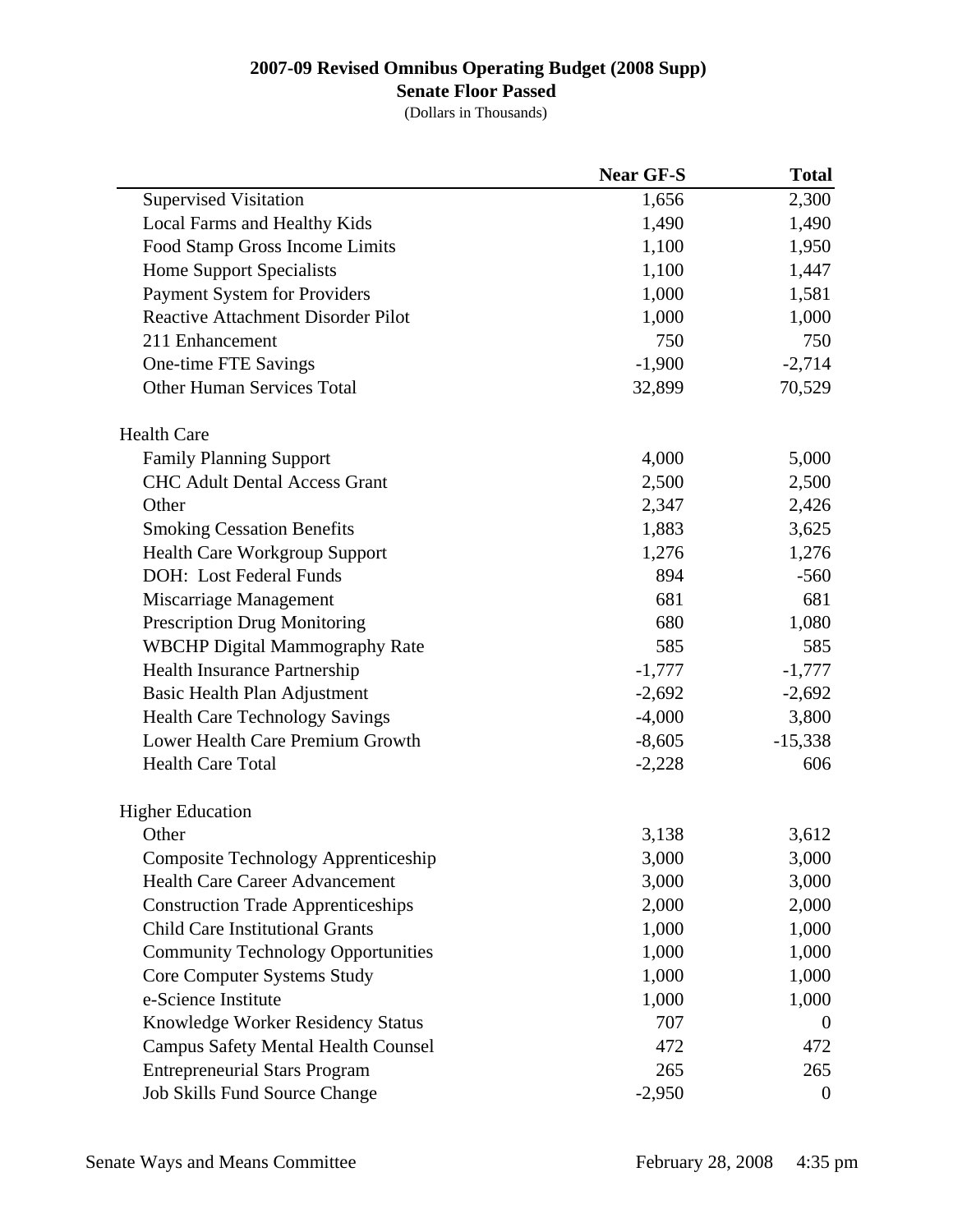## **Senate Floor Passed**

|                                               | <b>Near GF-S</b> | <b>Total</b> |
|-----------------------------------------------|------------------|--------------|
| <b>Opportunity Grant Adjustment</b>           | $-5,000$         | $-5,000$     |
| <b>Higher Education Total</b>                 | 8,632            | 11,349       |
| Corrections and Other Criminal Justice        |                  |              |
| <b>Treatment Beds for Violators</b>           | 9,845            | 9,845        |
| Sex Offender Address Verification             | 5,000            | 5,000        |
| Other                                         | 4,185            | 5,973        |
| DOC: Supervision & Safety                     | 3,070            | 3,070        |
| <b>Comm Transition Coor Networks</b>          | 3,000            | 3,000        |
| <b>JRA: Parole Services</b>                   | 2,808            | 3,608        |
| <b>DOC: Staff Recruitment</b>                 | 2,387            | 2,387        |
| <b>Correctional Worker Training</b>           | 1,094            | 1,094        |
| <b>Compensation Increases</b>                 | 1,022            | 1,022        |
| <b>Comm Corrections Vacancy Savings</b>       | $-2,151$         | $-2,151$     |
| Corrections and Other Criminal Justice Total  | 30,260           | 32,848       |
| Lawsuits                                      |                  |              |
| <b>Shared Living Lawsuit</b>                  | 22,907           | 46,867       |
| Other                                         | 2,174            | 3,648        |
| <b>Hyatt Lawsuit</b>                          | 1,000            | 1,000        |
| Moore, et al v. HCA                           | 1,000            | 1,000        |
| <b>Lawsuits Total</b>                         | 27,081           | 52,515       |
| <b>Natural Resources</b>                      |                  |              |
| Other                                         | 4,329            | 7,575        |
| <b>DNR:</b> Emergency Fire Suppression        | 3,707            | 6,334        |
| Lake Roosevelt Water Availability             | 2,759            | 10,934       |
| Climate Change/Green Jobs                     | 1,905            | 1,905        |
| Fish & Wildlife                               | 1,339            | 1,339        |
| <b>Puget Sound Partnership</b>                | 1,333            | 2,233        |
| <b>DNR: Forest Practices Federal Backfill</b> | $\theta$         | 3,000        |
| DOE: Standby Rescue Tug                       | $\boldsymbol{0}$ | 3,650        |
| <b>Water Quality Capital Acct Transfer</b>    | $-2,861$         | $-2,861$     |
| Move Livestock Projects to Capital            | $-4,000$         | $-4,000$     |
| <b>Natural Resources Total</b>                | 8,511            | 30,109       |
| <b>Housing Security</b>                       |                  |              |
| Housing                                       | 8,500            | 8,500        |
| Property Tax Deferral                         | 5,814            | 5,814        |